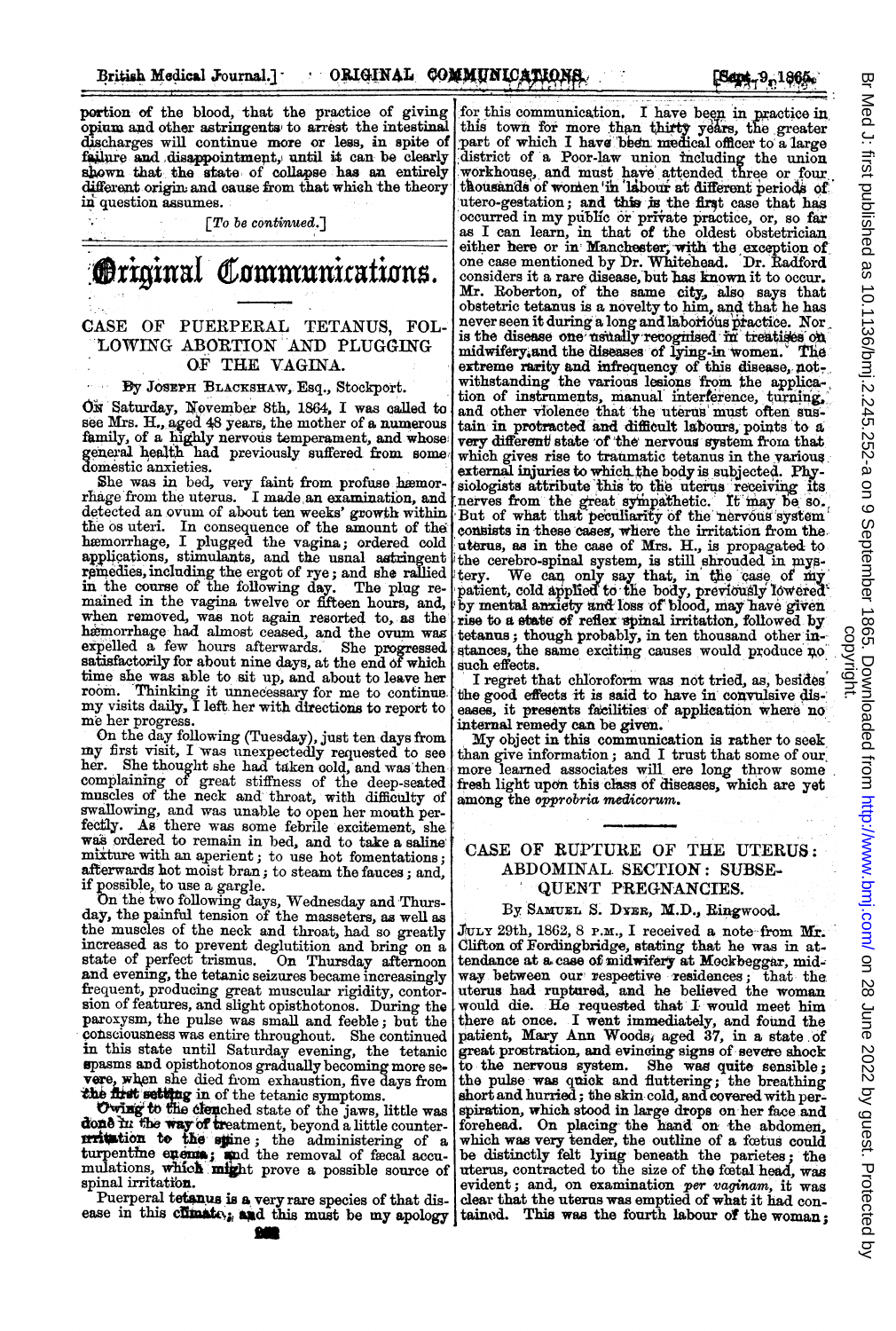and the three previous ones had been natural. Mr. Clifton told me he had been called this day at six o'clock in the morning, when he found the os uteri about the size of a shilling. The presentation was natural; the pains trifling and ineffectual. He waited two hours; and, as no progress was being made, he gave a dose of ergot, and continued in attendance another hour. But no increase of pains in force or frequency took place; and he left for his surgery and to see other patients, promising to return; and said that, if wanted before doing so, he was to be sent for. He heard no more of the case till the afternoon, and then drove down to Mockbeggar, taking his forceps with him. He was then told that no pains of any consequence had come on till the middle of the day, since which they had been steadily increasing in force and frequency. The os was now fully dilated, and the head at the brim of the pelvis. He went downstairs, determining to give more time for the natural termination of a case which now seemed to be going on favourably, leaving two female neigh-bours with the patient. In about an hour he was called hastily, and found the woman fainting, blood issuing from the vagina; the head higher than it had been, and rapidly receding. The bystanders said that there had been a violent pain, during which they heard a noise as if something had given way.

The result of our consultation was, that but one thing could be done to save the woman's life; and that it was our duty to give her this chance. I went back to the room to tell her our decision, to which she readily assented. Mr. Pridham of Broadway, my assistant at that time, drove back to my house, a distance of three miles, for instruments, chloroform, and appliances; and immediately on his return-four hours and a half from the rupture of the uterus-we performed the operation of gastrotomy for the removal of the child and placenta. The patient being well under the influence of chloroform, Mr. Clifton made an incision through the skin and cellular tissue, from an inch above the umbilicus to two inches above the symphysis pubis-the bladder having been previously emptied; he then divided the linea alba, and afterwards the peritoneum to the same extent, using the forefinger of the left hand as a director. The child and after-birth, with membranes and coagula, were quickly removed; and the uterus was seen to be well contracted. We exposed and handled the contents of the abdomen as little as possible, and brought the edges of the wound together, introducing silver-wire sutures through all the structures from the skin down to and including the peritoneum at short spaces. We applied long and broad straps of adhesive; dry lint, wadding, and a broad abdominal bandage.

When the patient recovered consciousness from the chloroform, she expressed herself as quite re-lieved, and feeling comfortable. We left <sup>a</sup> mixture of opium and brandy to be given at intervals during

the night, and arranged to meet the next morning. July 30th, 9.30 A.M. On entering the bedroom, we were as much astonished as gratified to see M. A. W. with a smiling,- cheerful countenance, and to hear that she had passed a comfortable night, and felt as well as she had done after her former confinements. Such was her statement. The pulse was 110. She had no pain, and very little tenderness. Her urine passed freely, and there was some lochial discharge. We desired that the brandy should be continued in arrowroot, and the opium only given as occasion might require.

Aug. 1st. Mr. Rake met us. Matters were still favourable, though there had been some vomiting of fluid, which had a stercoraceous appearance; and, but for the absence of any concomitant symptom, we

might have feared some impaction or gripping of in-

testine in the uterine rent. Aug. 2nd. The patient was going on well; she had no further vomiting. The dressings were removed, and the wound looked well. The strapping,

lint, and bandage were reapplied. I will not prolong the details of this case, which went on to recovery most favourably. The sutures were not removed for a week or ten days. The wound healed entirely by the first intention. The patient sat up in her room in three weeks, came down stairs, and went out of the house at the end of a month; from which time she resumed her household duties.

On September 9th following, Mr. Clifton fully re-ported this interesting and instructive case at a meeting of the South Hants Medico-Chirurgical Society; and in that month he sent the history of it, as embodied in his paper, to the Lancet. Its receipt was acknowledged in the "Notices to Correspondents". When <sup>a</sup> year had passed without its insertion in the pages of that journal, the editor was requested to curtail it as much as he liked, provided he would record the facts of the case. The non-compliance with this request has enabled me to publish it, with the interesting addenda of subsequent pregnancies, in the pages of the BRITISH MEDICAL JOURNAL.

1863. August 8th. As medical officer of the union in which Mary Ann Woods resides, <sup>I</sup> was summoned to attend her. She told me she had menstruated regularly from the previous November till May, but not since. She now had somewhat copious discharge, accompanied with intermitting and evidently uterine pain. Early on the morning of the 9th, she miscarried.

1864. June 11th. I again attended her in a miscarriage-on this occasion, with a four months' fetus.

1865. June 6th. M. A. W. came under my care for some functional disorder, when <sup>I</sup> found, too, that she was more than seven, if not eight, months advanced in pregnancy; and that she had obtained an order for my attendance upon her during her labour.

July 23rd. At 2.30 A.M. I was called to her, and found that she had been three hours in labour. The os was dilated to about the size of a half-crown. The membranes were not ruptured. The head was presenting, but high up. The promontory of the sacrum advanced into the pelvic cavity rather more than one is accustomed to find it. By four o'clock the os uteri was fully dilated; and now the liquor amnii escaped, but the head was still above the pelvic brim. The expulsive pains were acquiring considerable force; and, as a precaution, I at once applied the long forceps to lessen the strain upon the uterine fibres by a little leverage coincident with the pains. <sup>I</sup> cannot say that <sup>I</sup> did more than just assist a natural delivery. At 6.30, a fine living male child was born. The placenta was expelled in a few minutes; and there has been nothing unusual to check a rapid convalescence.

In the Edinburgh Medical Journal of August 1864, a case of gastrotomy for rupture of the uterus is reported by Dr. Crighton; it is fully recorded in Braithwaite's Retrospect, vol. L. In the remarks, it is stated that "the statistics of Dr. Trask of New York give great encouragement in undertaking the apparently hopeless operation of gastrotomy in cases of rupture of the uterus; yet, since the date of the publication of these (1856), <sup>I</sup> cannot find any suc-cessful case recorded as having occurred in Great Britain."

It is a question of interest in the case of M. A.